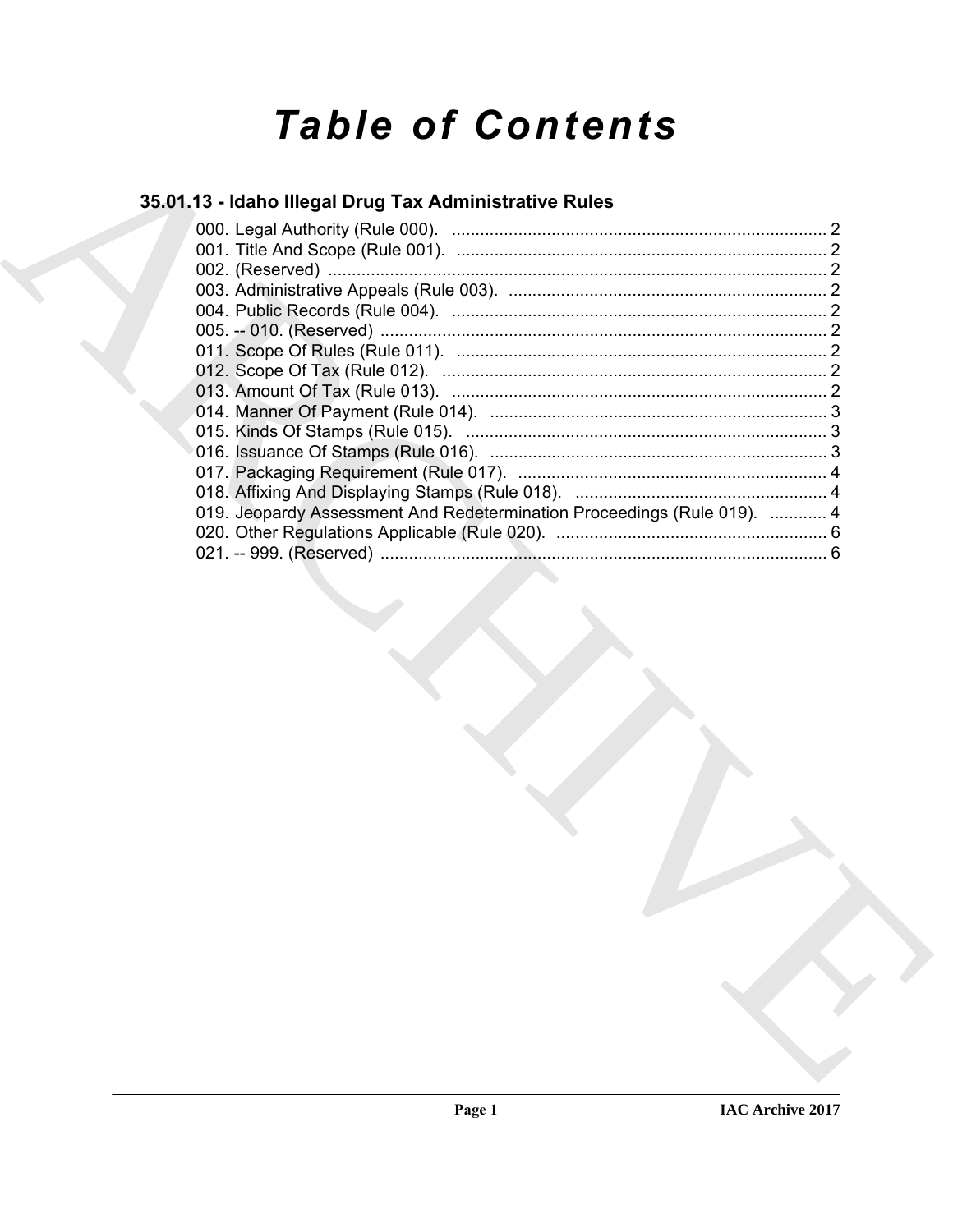#### **IDAPA 35 TITLE 01 CHAPTER 13**

#### **35.01.13 - IDAHO ILLEGAL DRUG TAX ADMINISTRATIVE RULES**

#### <span id="page-1-1"></span><span id="page-1-0"></span>**000. LEGAL AUTHORITY (RULE 000).**

In accordance with Sections 63-513, 63-4208, and 63-3039, Idaho Code, the Tax Commission shall promulgate rules implementing the provisions of the Idaho Illegal Drug Tax Act. (7-1-93)

#### <span id="page-1-2"></span>**001. TITLE AND SCOPE (RULE 001).**

These rules shall be cited as IDAPA 35.13.01, "Idaho Illegal Drug Tax Administrative Rules." These rules shall be construed to reach the full jurisdictional extent of the state of Idaho's authority to impose a tax on every person, who in violation of Idaho law, possesses a controlled substance within the state of Idaho. The tax applies to each possession, no matter how often the same substance may be transferred. (7-1-93)

#### <span id="page-1-3"></span>**002. (RESERVED)**

#### <span id="page-1-4"></span>**003. ADMINISTRATIVE APPEALS (RULE 003).**

This chapter does allow administrative relief of the provisions outlined herein under Section 63-3049, Idaho Code. (7-1-93)

<span id="page-1-5"></span>**004. PUBLIC RECORDS (RULE 004).**

The records associated with this chapter are subject to the provisions of the Idaho Public Records Act, Chapter 1, Title 74, Idaho Code, to the extent that these documents are not confidential under Sections 63-3075 or 74-105, Idaho Code. (7-1-93) Code. (7-1-93)

#### <span id="page-1-6"></span>**005. -- 010. (RESERVED)**

#### <span id="page-1-7"></span>**011. SCOPE OF RULES (RULE 011).**

**35.67.13 - IDAN OLLEGAL DURIGRA DRUG TAX ADMINISTRATIVE RULES<br>
1990. LEGAL ALTITORITY (RULE 600).**<br>
1990. LEGAL ALTITORITY (RULE 600).<br>
1991. TITLE AND SCOPE (RULE 800).<br>
1991. TITLE AND SCOPE (RULE 800).<br>
1991. TITLE AN These rules apply to the possession of controlled substances subject to Idaho Illegal Drug Taxes. A controlled substance is defined by Section 37-2701, Idaho Code, with the additional requirement imposed by Section 63- 4202(2), Idaho Code, that the substance be possessed in the following quantities: More than forty-two and five tenths (42.5) grams of marijuana; or one (1) or more growing marijuana plants; or seven (7) or more grams of any other controlled substance sold by weight; or ten (10) or more dosage units of any controlled substance which is not sold by weight.  $(7-1-93)$ 

#### <span id="page-1-13"></span><span id="page-1-8"></span>**012. SCOPE OF TAX (RULE 012).**

Every person, who in violation of Idaho law, possesses a controlled substance, as defined in Rule 011 above, within the state of Idaho, is subject to Illegal Drug Taxes, to be paid in the manner indicated hereafter. The tax applies to each possession, no matter how often the same substance may be transferred. (7-1-93) each possession, no matter how often the same substance may be transferred.

#### <span id="page-1-9"></span>**013. AMOUNT OF TAX (RULE 013).**

<span id="page-1-11"></span><span id="page-1-10"></span>**01. Calculation**. Illegal Drug Taxes are calculated at the following rates: (7-1-93)

**a.** On each gram of marijuana, or each portion of a gram three dollars and fifty cents (\$3.50), that is, at of one hundred dollars (\$100) per ounce: the rate of one hundred dollars  $(\$100)$  per ounce;

On each gram of any other controlled substance sold by weight, or each portion of a gram two (200), five thousand six hundred dollars (\$5,600) per ounce; hundred dollars (\$200), five thousand six hundred dollars (\$5,600) per ounce;

**c.** On each fifty (50) dosage units of a controlled substance that is not sold by weight, or portion wo thousand dollars (\$2,000); (7-1-93) thereof two thousand dollars  $(\$2,000)$ ;

**d.** On each growing marijuana plant seven hundred seventy-five dollars (\$775) per plant. (7-1-93)

<span id="page-1-12"></span>**02. Measurement Without Regard to Quality**. A quantity of a controlled substance, whether sold by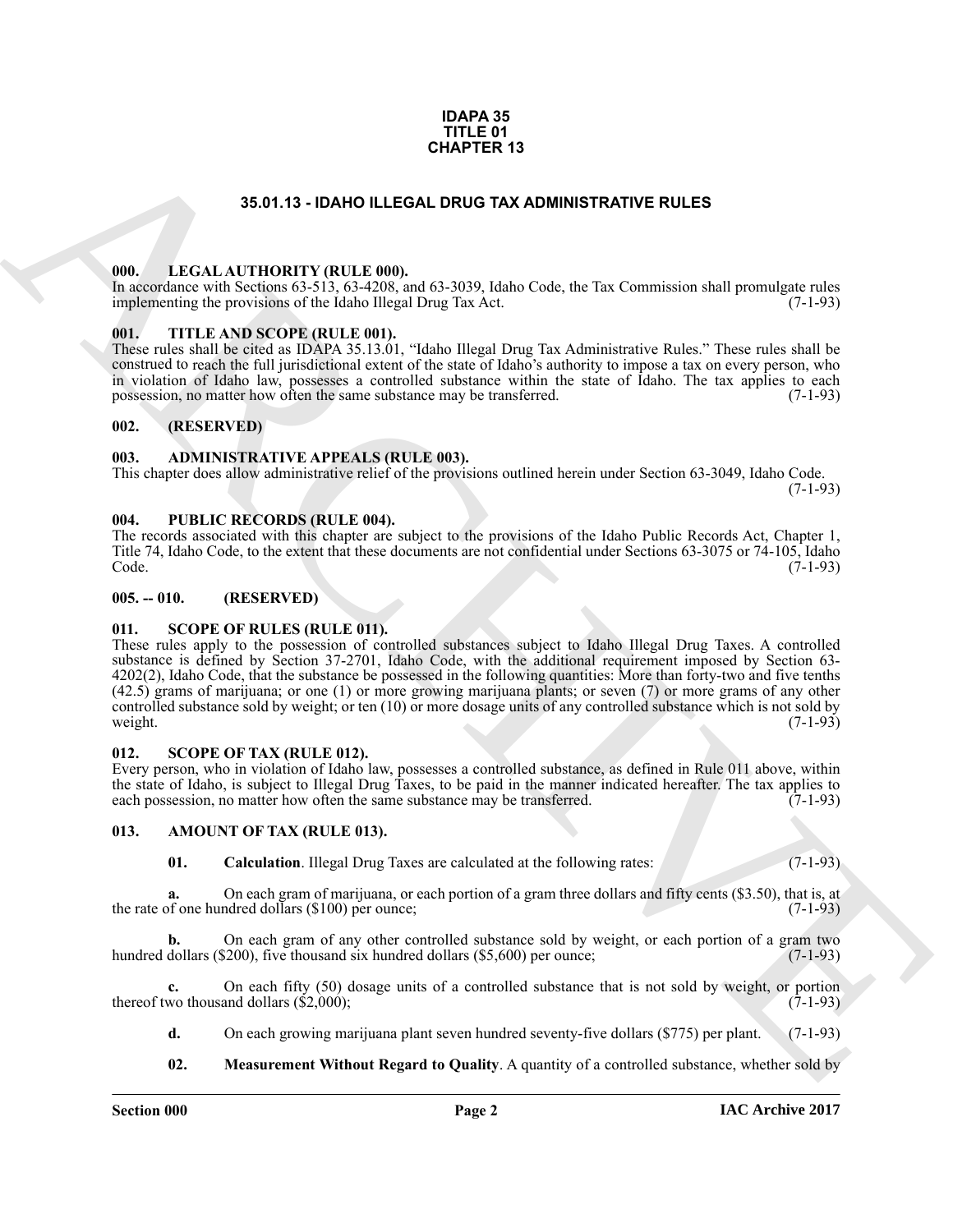weight or by dosage units, is measured without regard to its purity. The tax is imposed on the total quantity of the substance once the required quantity of a controlled substance is reached for Illegal Drug Tax purposes. For example, the tax will be imposed on all of forty-three (43) grams of marijuana possessed, not just the amount exceeding fortytwo and five tenths (42.5) grams. The prevailing practice for the sale of a controlled substance, other than for growing marijuana plants, shall determine whether a substance is sold by weight or by dosage units.  $(7-1-93)$ 

#### <span id="page-2-14"></span><span id="page-2-0"></span>**014. MANNER OF PAYMENT (RULE 014).**

The taxes are paid by purchasing from the Commission and attaching to a growing controlled substance or package forming the taxable unit a stamp in a sufficient amount and appropriate for the controlled substance. (7-1-93) forming the taxable unit a stamp in a sufficient amount and appropriate for the controlled substance.

#### <span id="page-2-9"></span><span id="page-2-1"></span>**015. KINDS OF STAMPS (RULE 015).**

An Illegal Drug Tax Stamp shall be issued in the following form: (7-1-93)

<span id="page-2-11"></span>**01. Means for Attaching Stamp to Package or Plant**. Each stamp shall have a means for attaching the stamp to the substance's package or plant, as the case may be. The stamp shall be designed by the Idaho State Tax Commission and shall be numbered, bear the seal of the state of Idaho, and the name of the Idaho State Tax Commission. A stamp for growing marijuana plants shall be in the form of two (2) parts, with each part bearing indicia identical to the other, and each part capable of being separated from the other. (7-1-93) indicia identical to the other, and each part capable of being separated from the other.

<span id="page-2-10"></span>**02. Colors of Stamps**. The stamps shall be of the following colors: Green for marijuana; blue for controlled substances sold by weight; red for controlled substances sold by dosage units; and yellow for growing marijuana plants. (7-1-93) marijuana plants.

<span id="page-2-12"></span>**03. Spaces on Stamps for Information**. Each stamp shall have spaces for stating the quantity or dosage units and the dollar amount of the controlled substance covered by the stamp, and the name or the employee code of the person issuing the stamp. code of the person issuing the stamp.

<span id="page-2-13"></span>**04.** Waterproof Stamps. Stamps issued for a growing controlled substance shall be waterproofed to leterioration by the elements. (7-1-93) prevent deterioration by the elements.

#### <span id="page-2-3"></span><span id="page-2-2"></span>**016. ISSUANCE OF STAMPS (RULE 016).**

<span id="page-2-7"></span>**01. Purchasing Stamps**. Illegal Drug Tax Stamps may only be purchased through the Boise office of the Commission, either by mail or in person. However, purchase application forms and instructions for the purchase of the stamps shall be available in each regional office of the Commission. (7-1-93) of the stamps shall be available in each regional office of the Commission.

<span id="page-2-6"></span>**Nondisclosure of Information**. No information obtained from any person who is applying to purchase or purchasing Illegal Drug Stamps may be disclosed to any other person, except that to the extent necessary, information may be disclosed or communicated with the Commission, among Commission employees, for the limited purpose of processing an application for stamps or facilitating a stamp transaction.

<span id="page-2-5"></span><span id="page-2-4"></span>**03. Issuing Stamps**. Upon filing a properly executed application on Form MCS-1 or MCS-2 of the Commission, together with full remittance, the Commission will issue the appropriately designated quantity of Illegal Drug Stamps.

Since Tax Commutes into manuscript the transformation of the Biggs Drag Tax Administration contains the property of the state of the state of the state of the state of the state of the state of the state of the state of t **04. Minimum Purchase of Stamps**. Tax stamps will be sold in denominations determined by the package or container size or number of marijuana plants. However, the total tax stamp order must equal or exceed the minimum quantities of controlled substances, the possession of which requires payment of drug tax stamps. For harvested marijuana, the minimum purchase is one hundred fifty dollars (\$150), forty-two and five tenths (42.5) grams x three dollars and fifty cents (\$3.50) per gram; for a growing marijuana plant, seven hundred seventy-five dollars (\$775); for controlled substances sold by weight, one thousand four hundred dollars (\$1,400) seven (7) grams x two hundred dollars (\$200) per gram; and for controlled substances sold by dosage units, two thousand dollars (\$2,000) fifty (50) dosage units. (7-1-93)  $($ \$2,000) fifty  $(50)$  dosage units.

<span id="page-2-8"></span>**05. Quantity or Dosage on Stamps**. At the time a stamp is issued, the person issuing the stamp shall write or print on the stamp the quantity or dosage and the dollar amount covered by the stamp, and the employee code of the persons issuing the stamp and approving the issuance of the stamp. (7-1-93) of the persons issuing the stamp and approving the issuance of the stamp.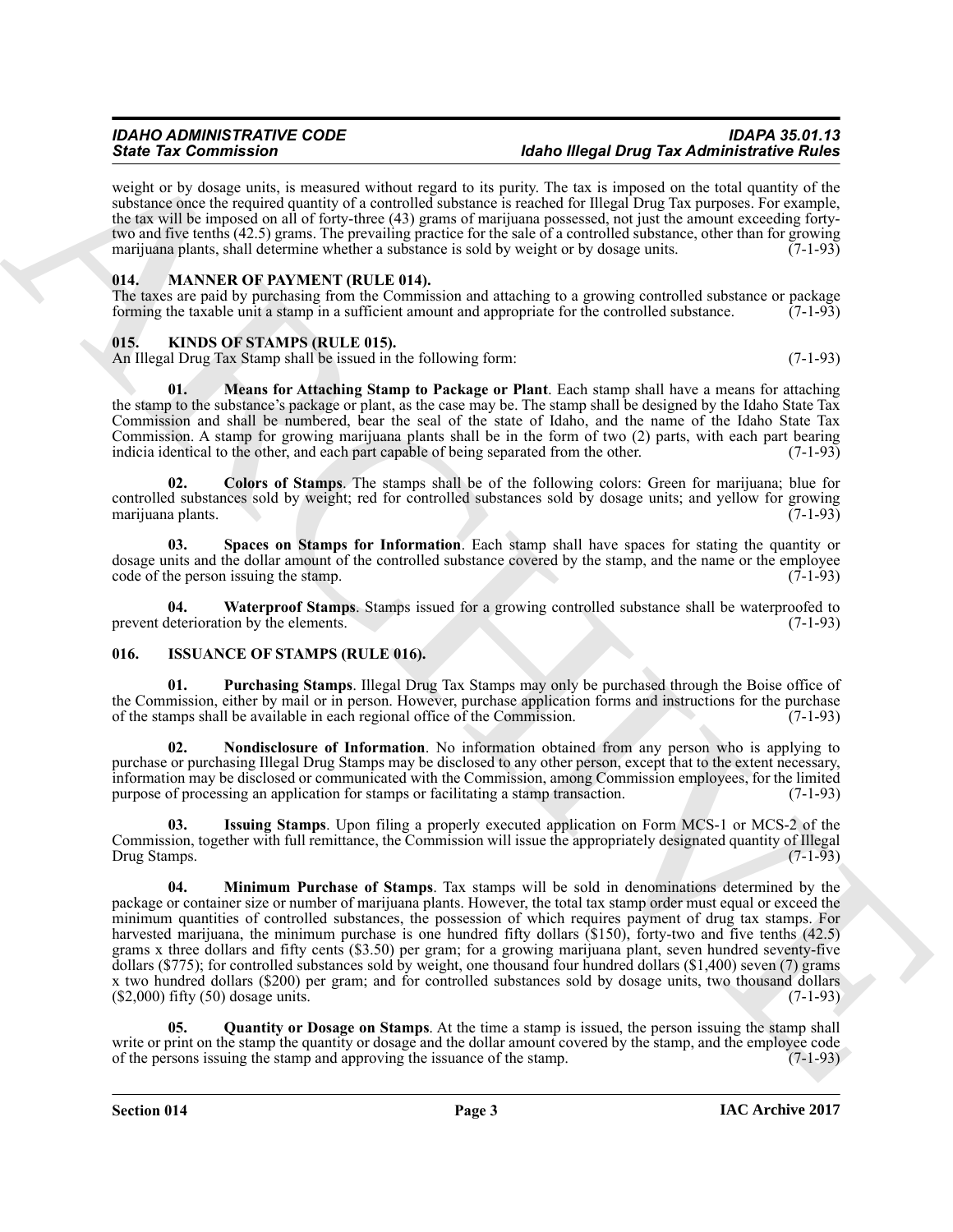<span id="page-3-9"></span>**06. Payment**. Payment for purchase of drug stamps shall be made to the Idaho State Tax Commission in cash, cashier's check, certified check, or money order. No personal check will be accepted. (7-1-93)

#### <span id="page-3-13"></span><span id="page-3-0"></span>**017. PACKAGING REQUIREMENT (RULE 017).**

All controlled substances, except those growing, shall be contained in a package or container which shall be of such construction as will securely contain the substances therein and maintain the Illegal Drug Tax Stamp thereon.

(7-1-93)

#### <span id="page-3-3"></span><span id="page-3-1"></span>**018. AFFIXING AND DISPLAYING STAMPS (RULE 018).**

<span id="page-3-5"></span>**01. Attaching Stamps**. Except for growing controlled substances, the appropriate stamp for a controlled substance shall be so attached as to securely seal the package, container, or wrapper containing the substance so that when the controlled substance is removed from the package, the removal will render the stamp unfit for reuse.  $(7-1-93)$ 

<span id="page-3-7"></span><span id="page-3-4"></span>**02.** Removing Stamps. The stamp once affixed to one (1) package, container, or wrapper cannot be removed and affixed to another. (7-1-93) lawfully be removed and affixed to another.

Since Tax Commission<br>
16tho fliegula Drug Tax Administrative Bullet and the particle of the state of the state of the state of the state of the state of the state of the state of the state of the state of the state of the **03. Attaching Marijuana Stamps**. The two (2) part stamp issued for growing marijuana must be attached directly and securely to the stalk so that the top part of the stamp cannot be removed intact while the plant is growing. So long as the plant is growing, the top part of the stamp must not be removable from the plant without destroying the plant or the stamp. Prior to harvesting a growing marijuana plant, the bottom part of the tax stamp shall be removed from the plant and returned to the Commission for a credit of seven hundred seventy-five dollars (\$775) towards the purchase of tax stamps for harvested marijuana. Upon issuance of the harvested marijuana tax stamps, the tax stamp for the growing marijuana plant, for which the credit is given, shall become void with such invalidity to take effect ten (10) days after issuance by the Commission of the tax stamps for harvested marijuana. The part of the tax stamp for growing marijuana retained by the grower shall be rendered unfit for reuse by the grower at the time the stamp becomes void.

<span id="page-3-6"></span>**04. Other Growing Controlled Substances**. A stamp issued for other growing controlled substances must be attached directly and securely to the stalk of the plant so that it cannot be removed intact while the plant is growing. No credit is given for any other tax stamp issued for a growing controlled substance. Upon harvesting of such other growing substance, the stamp affixed thereto shall be rendered unfit for reuse. (7-1-93)

<span id="page-3-8"></span>**05. Stamps Readily Visible**. A stamp attached to a package, container, or wrapping of a controlled substance shall be readily visible to the naked eye. A stamp attached to a growing marijuana plant or controlled substance shall be readily discoverable to a person inspecting the plant. (7-1-93) substance shall be readily discoverable to a person inspecting the plant.

#### <span id="page-3-10"></span><span id="page-3-2"></span>**019. JEOPARDY ASSESSMENT AND REDETERMINATION PROCEEDINGS (RULE 019).**

<span id="page-3-11"></span>**01. Jeopardy Assessments**. Upon the discovery of a controlled substance not bearing valid Illegal Drug Tax Stamps, the Commission shall make a jeopardy determination assessing the taxes and penalties against the person subject to the taxes. Written notice of the amount of the tax and penalty and demand for immediate payment shall be mailed, by certified or registered mail, to the last known address of, or served in person upon, the person subject to the Illegal Drug Taxes and penalties. (7-1-93) subject to the Illegal Drug Taxes and penalties.

#### <span id="page-3-12"></span>**02. Protests**. (7-1-93)

**a.** A person aggrieved by an assessment if he desires a redetermination of the assessment must within thirty (30) days after mailing or service of the notice of the jeopardy assessment petition the Commission for a redetermination of the assessment. (7-1-93)

**b.** No particular form of protest to the Commission is required except that the protest must be in writing. The protest should contain: Name, address, and pertinent identification number; the period to which the assessment relates; the specific item or items in the jeopardy assessment to which the taxpayer objects; and the factual or legal basis for the objections made.  $(7-1-93)$ or legal basis for the objections made.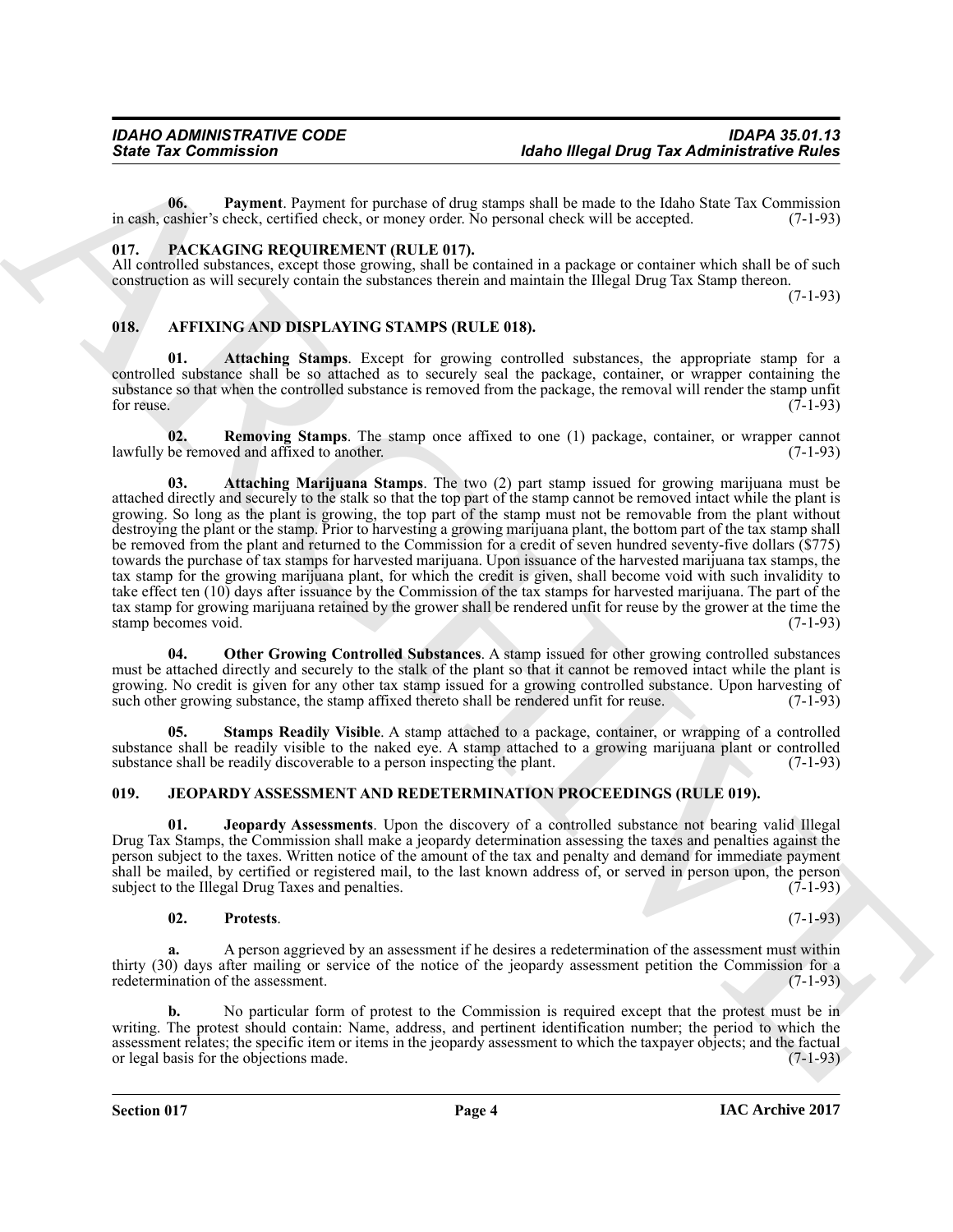<span id="page-4-0"></span>**03. Filing Protests**. Upon timely filing of a protest with the Commission, the taxpayer shall be granted a redetermination of the jeopardy assessment and if requested an opportunity to be heard, in the form of an informal conference. (7-1-93) conference. (7-1-93)

**a.** Informal conferences. The Commission or any person designated by it shall conduct informal conferences. These conferences are informal with or without any official record at the exclusive discretion of the Commission or its designate. If any petitioner fails to comply with a summons or subpoena or fails to appear for the informal conference, the Commission may affirm the jeopardy assessment without further hearing or conference.

 $(7-1-93)$ 

**b.** Submission of additional documents in lieu of hearing or conference. If the taxpayer does not wish to appear in person, he may submit such additional statements, documents, or other materials he desires to have the Commission consider before deciding the protest, and no personal appearance by the taxpayer before the Commission will be required. (7-1-93)

Since Tax Commission<br>
36the Tax Commission<br>
16the Blogs for a particular commission in the Commission of the Commission Commission Commission Commission Commission Commission Commission Commission Commission Commission Co **c.** Formal hearing. In the Commission's discretion it may grant a formal hearing of the redetermination. If the Commission exercises its discretion and grants a formal hearing, it will give written notice to the petitioner stating the time and place for hearing and also the issues involved, if known, Such notice shall be given at least twenty (20) days prior to the time and date set for hearing. Mailing by the Commission to the taxpayer's last known address shall constitute giving of the notice. The Commission or its duly designated representative has the power to issue summonses or subpoenas to require witnesses to appear at hearings or to produce books, records, or any other pertinent data in accordance with Section 63-3042, Idaho Code. If any petitioner fails to comply with a summons or subpoena or fails to appear for the hearing, the Commission may affirm the assessment without further hearing or conference. The Commission shall conduct all hearings. An official record is kept by the Commission. However, it shall not be necessary to transcribe the shorthand or recorded notes, unless requested by the Commission. The petitioner may order a copy of the recorded tape after payment of the reasonable costs therefor. The Commission will certify, after examination, transcription of such tapes. The Commission or its designate shall have power at such hearing to; administer oaths or affirmations; examine witnesses and receive evidence; take or cause depositions to be taken; regulate the course of hearing; make procedural and evidentiary rulings; make decisions or proposals for decisions; and take any other appropriate action reasonable in the premises. Formal proceedings before the Commission shall be governed by the rules of evidence prescribed by Section 67-5210, Idaho Code. (7-1-93) Commission shall be governed by the rules of evidence prescribed by Section 67-5210, Idaho Code.

<span id="page-4-2"></span>**04. Finality of Assessment**. If a petition for redetermination of a jeopardy assessment or a decision redetermining a jeopardy assessment is not made within the thirty (30) day period after mailing by certified mail or service of the jeopardy assessment or decision, as provided herein, the jeopardy assessment becomes final. If receipt is not accepted, the date of first notice by the Post Office to the petitioner shall be deemed the date of receipt.

(7-1-93)

**a.** Commission decisions may be reviewed by the Board of Tax Appeals or by a District Court in (7-1-93) Idaho. (7-1-93)

**b.** A Commission decision may not be appealed to the Board of Tax Appeals when the amount of exceeds twenty five thousand dollars (\$25,000) at the time the jeopardy assessment is made. (7-1-93) dispute exceeds twenty five thousand dollars  $(\$25,000)$  at the time the jeopardy assessment is made.

<span id="page-4-1"></span>**c.** Judicial review of Commission decisions is governed by Section 63-3049, Idaho Code. (7-1-93)

**05. Confidentiality and Disclosure**. Proceedings for redetermination by the Commission of a jeopardy assessment are confidential and no Commissioner, deputy, clerk, agent, or employee of the Commission, and no person formerly holding such a position, may divulge or make known to any person any information obtained from a person seeking a redetermination by the Commission of an assessment of Illegal Drug Taxes or penalties imposed in this chapter, except to a person designated by the petitioner in a validly executed Power of Attorney or in an action before the Board of Tax Appeals or in court brought for the collection, remission, cancellation, or refund, in whole or in part, of the taxes or penalties. (7-1-93)

Power of Attorney. The Commission may disclose information to a third party who has delivered to the Commission a Power of Attorney-in-fact, executed by a petitioner and authorizing such party to receive specified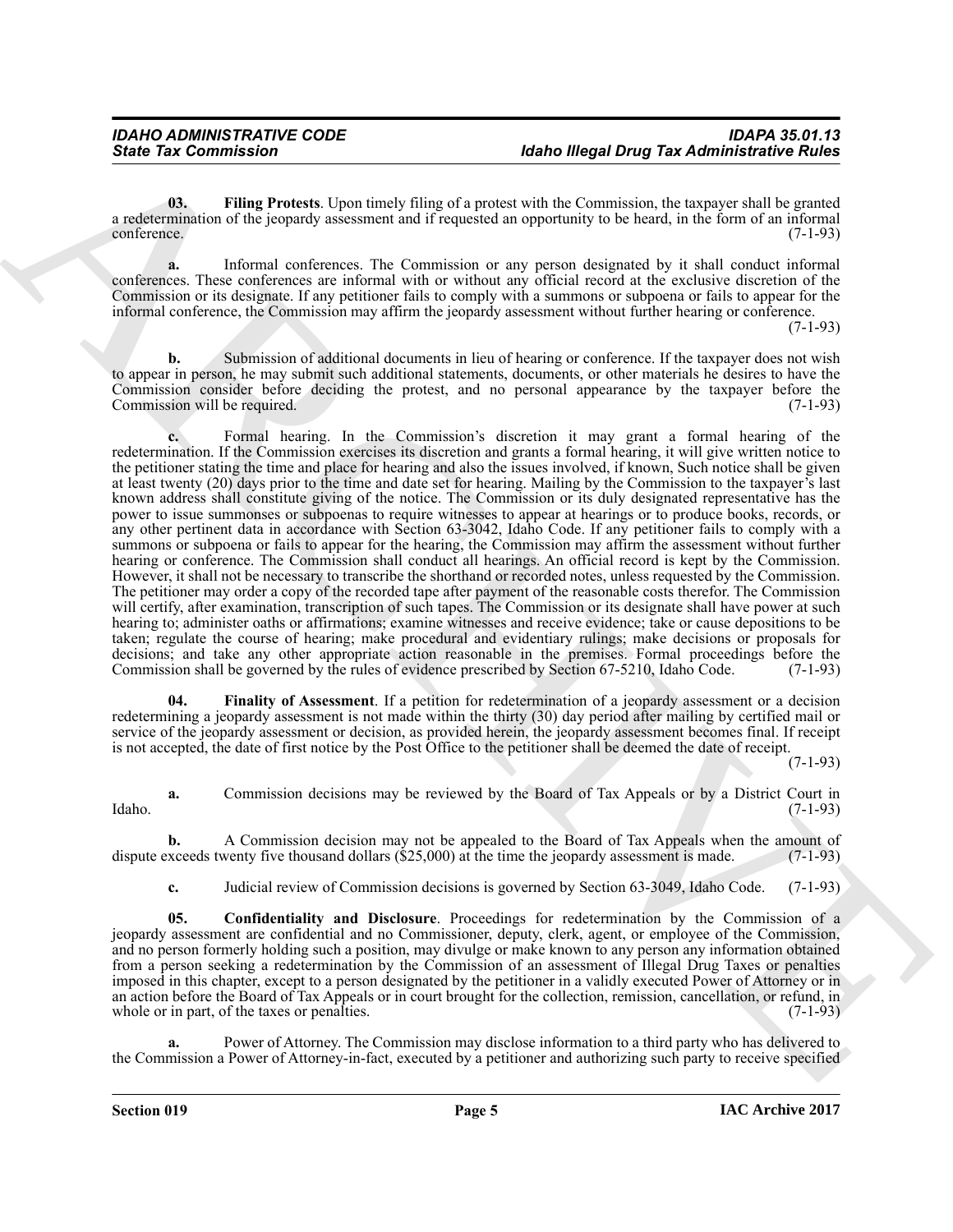#### *IDAHO ADMINISTRATIVE CODE IDAPA 35.01.13* **Idaho Illegal Drug Tax Administrative Rules**

Since The Commission and Control of the same of the same of the same of the same of the same of the same of the same of the same of the same of the same of the same of the same of the same of the same of the same of the s information about the petitioner. The Power of Attorney may be made with forms provided by the Commission. Any such Power of Attorney must contain: The taxpayer's name, address, and social security number; the name and address of the attorney-in-fact; language indicating the taxpayer's consent to disclosure of information to the attorney-in-fact; the tax period or periods for which disclosure may be made to the attorney-in-fact; and the signature of the taxpayer.  $(7-1-93)$ 

<span id="page-5-2"></span>**06. Collection Action Not Stayed**. Upon issuance of a jeopardy assessment as provided above, collection procedures may be instituted immediately. However, no property seized pursuant to a jeopardy assessment shall be sold until an assessment becomes final, unless: Its owner consents; the expenses of maintenance of the property will gravely reduce the net proceeds of its sale; or the property is perishable. (7-1-93)

#### <span id="page-5-3"></span><span id="page-5-0"></span>**020. OTHER REGULATIONS APPLICABLE (RULE 020).**

Income Tax Regulations enacted under Sections 63-3038, 63-3039, 63-3042, 63-3043, 63-3047, 63-3048, 63-3049, and 63-3050 through 63-3064, Idaho Code, shall apply to cases involving Illegal Drug Taxes so far as they are consistent with the provisions of the Illegal Drug Tax Act and the rules enacted herein. (7-1-93)

### <span id="page-5-1"></span>**021. -- 999. (RESERVED)**